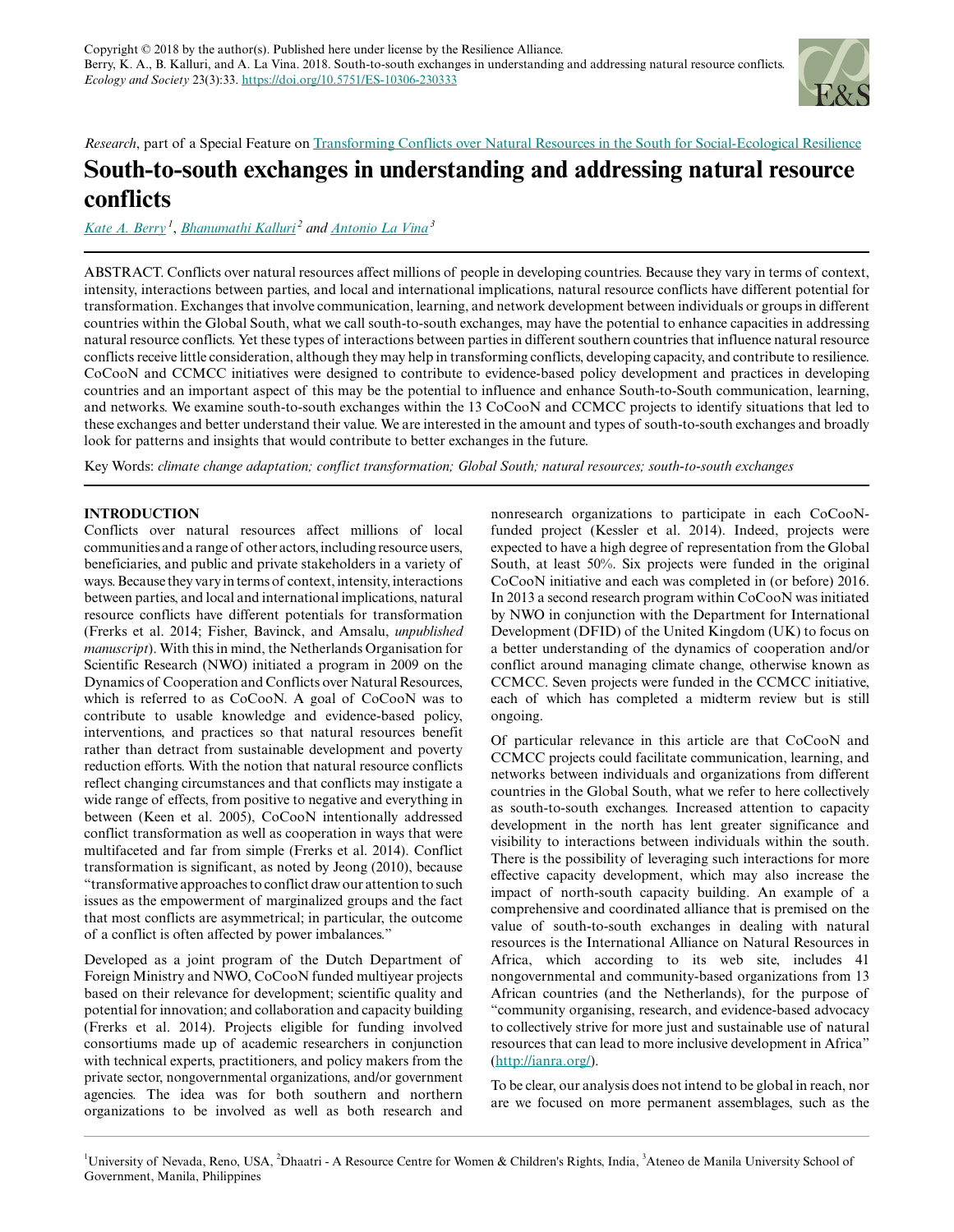International Alliance on Natural Resources in Africa. We also distinguish our focus here from many programs and analyses on south-to-south cooperation that focus on macroscale political economic transactions with representatives and institutions at the country-to-country level (Gray and Gills 2016, UN Office for South-to-South Cooperation 2017). Instead, we are interested in better understanding where and how south-to-south exchanges occur in civil society, as individual and organizational exchanges within the context of development projects and international research.

These types of interactions between different academic and nonacademic practitioner constituencies in different countries tend to receive less consideration than north-to-south exchanges, yet south-to-south exchanges may contribute in novel and more effective ways to transforming conflicts related to natural resources. We believe that south-to-south exchanges may increase the potential for transformative change because they offer opportunities to build trust, change power dynamics through creative strategies and interventions, and explore different visions of social relations (Papastergiadis 2017). Although it would be naïve to suggest that all south-to-south exchanges address marginalization (Papastergiadis 2017) or will necessarily lead to environmental conflict transformation in the South, these exchanges may result in different approaches to address power dynamics, increase resiliency, and respond to the increasing involvement and conflicting mandates of global assemblages, which are often composed of multinational corporations, lending organizations, and other northern-centric governance structures (Ogden et al. 2013). We have drawn from recent work on capacity development in the south, although we do not concern ourselves here specifically with the north-to-south transfer of ideas, processes, or funds (Vallejo and Wehn 2016).

Although south-to-south interactions were not a primary objective of the CoCooN and CCMCC initiatives, they did occur, albeit perhaps not as deliberately planned south-to-south exchanges but as part of the project planning and strategizing processes between the northern and southern partners. Therefore north-to-south exchanges were intentionally designed in the CoCooN and CCMCC conceptualization, and south-to-south exchanges emerged as a positive necessity through project working arrangements, like workshops and conferences, although not as discernibly. We observe this as a valuable outcome of the CoCooN and CCMCC processes of Global South exchanges.

Although such exchanges may facilitate interdisciplinary learning and the development of expertise in conflict theory, strategies, and practices, our aims in this article were necessarily modest because of the type of exchanges and sources available to us. We initiated this study to learn more about the extent and types of these types of exchanges and broadly look for patterns and insights. Although there is little written about such research and development exchanges between southern partners, we have been informed by recent work about the increasing significance of communications, networks, and leadership in environmental governance (Lincklaen Arriëns and Wehn Montalvo 2013, Cheema and Khan 2016, Berry 2017, Delfau 2017). We examine south-to-south exchanges at the level of person-to-person and organization-to-organization for 13 CoCooN and CCMCC

projects to broadly understand the nature and character of such exchanges. We hope that this study will initiate more awareness, prompt more interdisciplinary research, and build on the experiences from these projects to strengthen more conscious approaches to promote south-to-south exchanges.

## **METHODS**

In this analysis we relied on the definition of southern countries used in the CCMCC call-for-proposals: "southern countries include all low and middle-income countries that qualify for receiving Official Development Assistance (ODA), as defined by the OECD (see [http://www.oecd.org/development/stats/](http://www.oecd.org/development/stats/daclistofodarecipients.htm) [daclistofodarecipients.htm](http://www.oecd.org/development/stats/daclistofodarecipients.htm))" (NWO 2012:2).

South-to-south exchanges in CoCooN and CCMCC projects often were not deliberately sought out or even recorded. There is no complete nor systematic record of all south-to-south exchanges; even within a project, all such exchanges were not recorded to our knowledge. However, our analysis of south-tosouth exchanges within the CoCooN and CCMCC programs is drawn from the extensive records available from the 13 different projects maintained by the teams at different points of their respective project cycles.

Our approach to identify such exchanges was to look for flows of information between individuals and organizations based in the south as well as look for the international output from individuals and organizations, such as publications, presentations, films, and web sites. For each of the CoCooN projects we reviewed the following materials that were available: project proposals, midterm self-assessment reports, final self-assessment reports, final review reports, publications, web sites, and films. There was less material for the CCMCC projects because they are ongoing so we reviewed the following materials as they were available: project proposals, midterm self-assessment reports, midterm external review, publications, web sites, and films. Although everything about each project is not visible in these reports, these materials did cover many aspects over a period of years for each project. Consequently, our analyses are partial and qualitative in the sense that we examined materials from the projects for information, patterns, and insights on south-to-south exchanges, rather than with the goal of developing concrete or quantitative analyses.

We organized the materials about research and development approaches and practices as well as other information exchanges in CoCooN and CCMCC around two categories: flow of information and international output. Although our focus in using two categories was to analyze exchanges as a means of communication, we also included information about networks and leadership where such information was available. Flow of information includes movement of people, ideas, practices, and information from one southern country or institution to another southern country or institution. International output includes publications, networking, policy level lobbying strategies, and other materials for the public produced by southern graduate students, postdoctoral scholars, faculty or others with those from other southern countries. Table 1 provides a list of the CoCooN and CCMCC projects and shows the affiliation of team members as listed in the project proposal.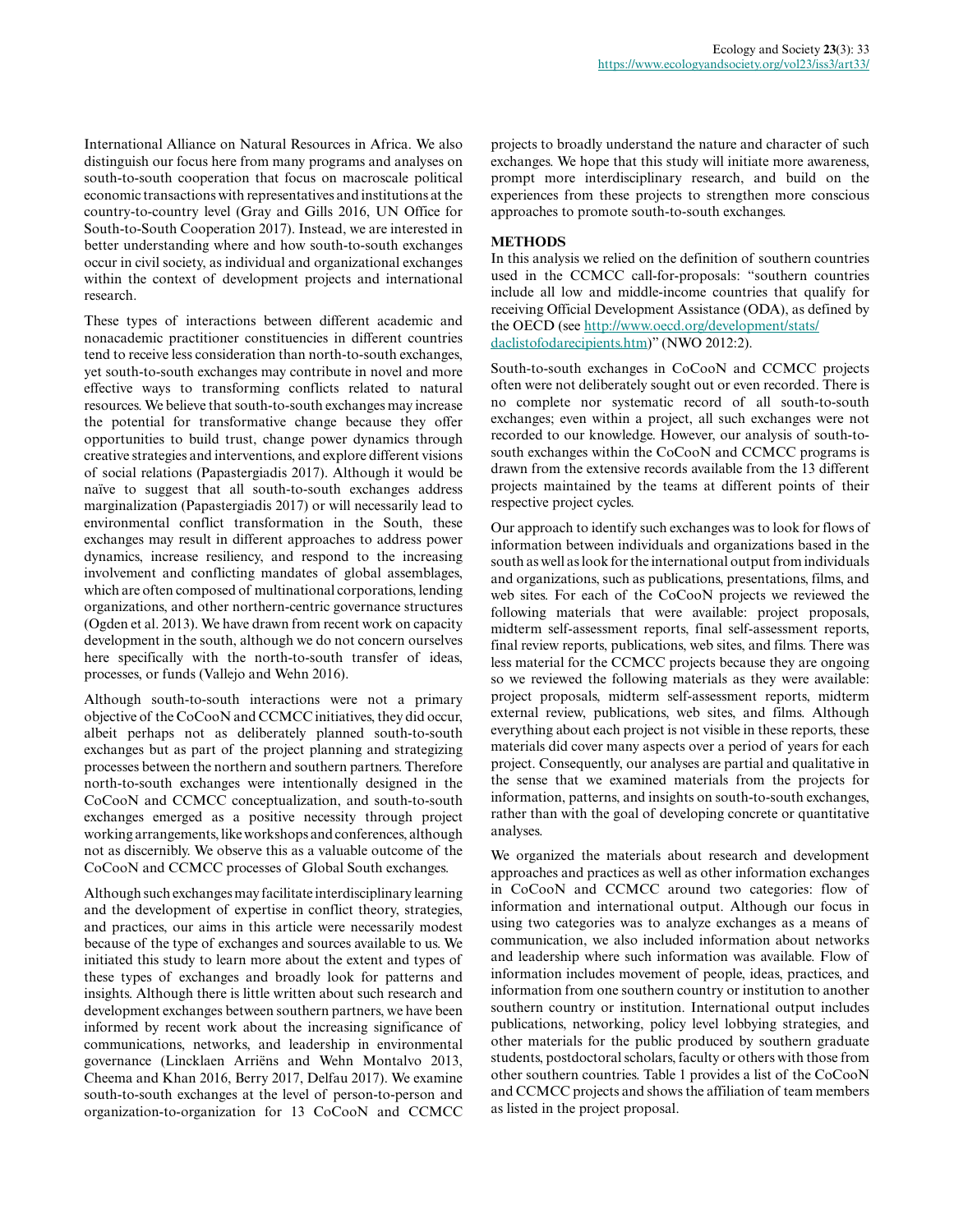| Assessing the socioeconomic implications of industrial biofuel plantations: repercussions<br>of <i>Jatropha curcas</i> on rural land use alienation and conflict escalation. | Canada, Ethiopia, Ghana, Netherlands                              |
|------------------------------------------------------------------------------------------------------------------------------------------------------------------------------|-------------------------------------------------------------------|
| Groundwater in the political domain.                                                                                                                                         | Ethiopia, Netherlands, Palestine, Yemen                           |
| Land and rights in troubled waters: land use change, environmental harm, and human<br>rights violations.                                                                     | Brazil, Colombia, Germany, Netherlands                            |
| Nationalization of extractive industries, conflict and cooperation.                                                                                                          | Bolivia, Ecuador, Netherlands, USA                                |
| Reincorporating the excluded: providing space for small-scale fishers in the sustainable<br>development of fisheries.                                                        | India, South Africa, Sri Lanka, Netherlands, UK                   |
| Small-scale gold mining and social conflict in the Amazon: comparing states, environments,<br>local populations, and miners.                                                 | Bolivia, Brazil, Canada, Colombia, Netherlands,<br>Suriname, Peru |
| Climate change mitigation policies, land grabbing $\&$ conflict in fragile states:                                                                                           | Cambodia, Indonesia, Myanmar, Netherlands,                        |
| Understanding intersections, exploring transformations.                                                                                                                      | Philippines, Spain, Thailand, UK, USA                             |
| Climate policy, conflicts, and cooperation in peri-urban South Asia: toward resilient and<br>water secure communities.                                                       | Bangladesh, India, Nepal, Netherlands                             |
| Community-based adaptive learning in management of conflicts and natural resources.                                                                                          | Bangladesh, Nepal, UK, USA                                        |
| Conflict and cooperation over REDD+.                                                                                                                                         | Mexico, Nepal, Thailand, UK, USA, Vietnam                         |
| Hydropower development in the context of climate change: exploring conflicts and<br>fostering cooperation across scales and boundaries in the eastern Himalayas.             | India, Nepal, Netherlands, Turkey, UK                             |
| Investing in land and water: turning new climate finance mechanisms into tools for<br>cooperation.                                                                           | Ethiopia, Indonesia, Netherlands                                  |
| Toward more inclusive, cooperative, and participative climate change interventions.                                                                                          | Burkina Faso, Denmark, Ghana, Kenya, Mali,<br>Netherlands         |
|                                                                                                                                                                              |                                                                   |

†Countries in bold are considered to be in the Global South.

### **RESULTS AND DISCUSSION**

### **Flow of information**

#### *Program-wide exchanges*

A series of workshops and conferences were sponsored by NWO that brought together team members from various projects in November 2013, January 2014, December 2015, and April 2016. Often these events were attended not only by project team members, but by an array of people interested or working with CoCooN and CCMCC. An aspect of these workshops and conferences was a formal venue to present info about their own projects to a broad array of people, both those from southern and those from northern countries, as well as to learn about other CoCooN and CCMCC projects. There were also informal venues to talk one-on-one with people from other southern countries about the project they were involved in. For instance, at one event team members from project 2 had a productive exchange about water grabbing with team members from project 3. As well, team members from projects 4 and 6 noted exchanges of information during the first half of their projects because both projects overlapped on one southern country (Bolivia) and shared a focus on mining conflicts in Latin America. In a number of cases, project teams used the NWO-sponsored events as an opportunity to have other meetings within their own projects and work with their team members on the project. Often, however, these facilitated north-to-south exchanges more so than south-to-south exchanges. For instance, while in the Netherlands at the CoCooN and CCMCC-wide events, certain projects took the opportunity to lobby or share information with Dutch companies, ministries, and universities through arranged meetings, presentations, or organizing workshops.

In addition to hosting and funding initiative-wide meetings, NWO also made available a specialist to help projects in the CCMCC program effectively handle gender issues in their projects. As a result, the consultant (from a northern country) served as a conduit of information to teams in dealing with gender issues in southern countries. Viewing gender as a cross-cutting issue, team members of project 13 sought assistance from the gender specialist in developing a strategy to deal with women's participation in transforming natural resource conflicts. This consultation led team members in both Bangladesh and Nepal to decide it was important to assess the levels and conditions associated with women's participation. A bit later in their project, this team intends to collaborate with other CCMCC projects on cross-cutting issues, such as gender. Team member from project 11 also anticipated working on gender issues, with the goal of putting together a special issue of the *Journal of Peasant Studies* on gender, generation and agrarian-environmental transformations in Southeast Asia.

#### *Within-project exchanges*

Each project had a kick-off meeting or early workshops, which in some cases were used to develop the proposal and in other cases came after funding was awarded. Project 4, for example, started off with three workshops in 2010 to refine their proposal, holding one workshop in Ecuador, one in Bolivia, and one in the Netherlands. In many cases, project participants from various countries came together in one location so that south-to-south exchanges of information related to their joint project could be possible. For example, in project 1, team members met in February 2010 in Africa for a planning workshop to work through the proposal and project. Most projects had regular meetings (often annually) in which team members from southern countries worked with another one and made joint decisions. In project 11, for instance, early on the team decided to refocus the project on two of the originally proposed four countries so more resources could be made available for research and development in the fragile states of Myanmar and Cambodia. Nevertheless, team members from two other southern countries, Indonesia and the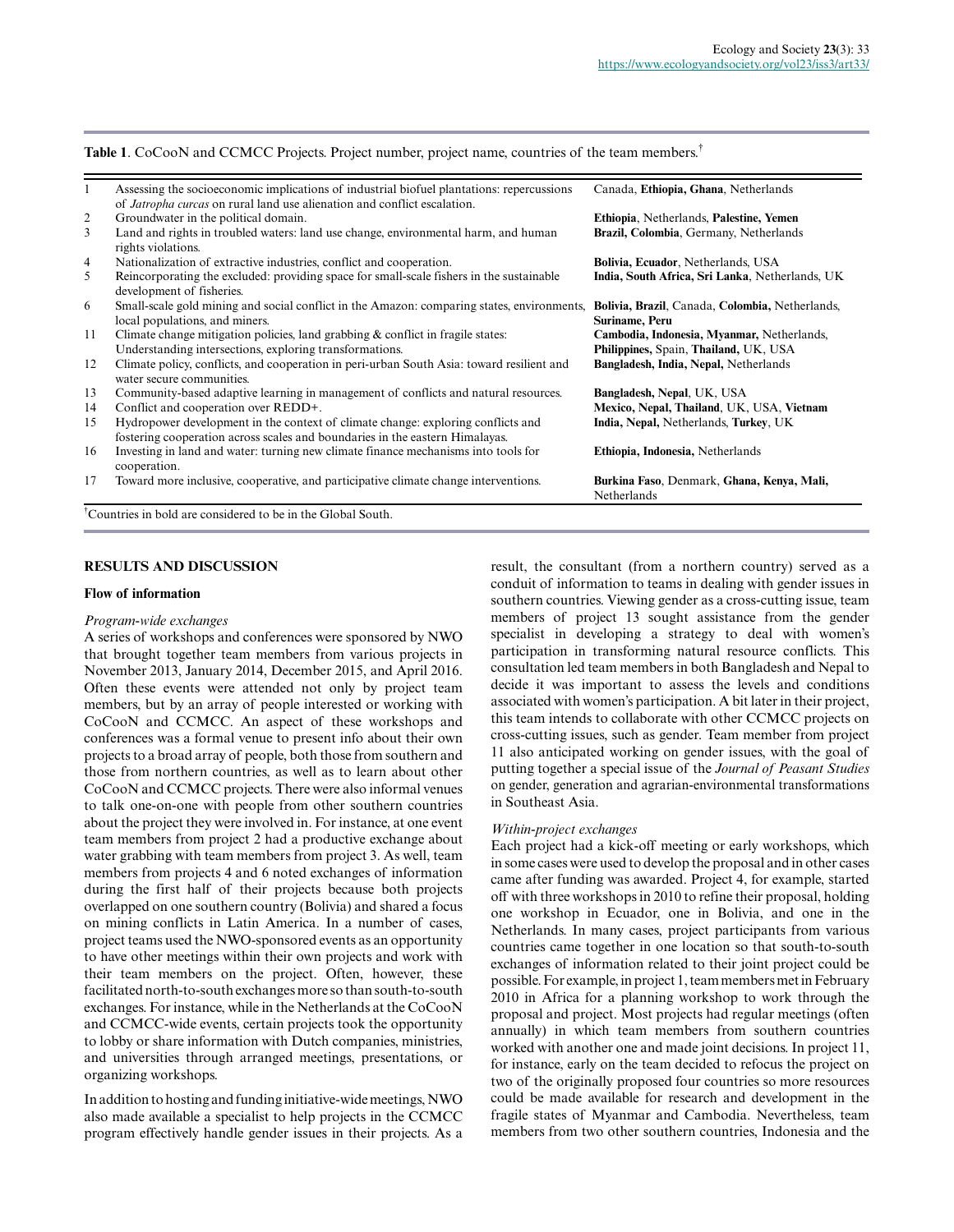Philippines, remained involved in the project by participating in the annual knowledge-sharing workshops. Another example comes from project 15 in which a discussion between team members from India and Nepal about the emerging challenges and complexities in the eastern Himalayas was successful enough that it was followed some months later by a "summer school," an opportunity for training and exchanges that brought together a broad group of team members from research and civil society organizations from all eight participating organizations in five countries.

In other cases meetings or workshops held by the project in one country informed the development of later meetings or workshops in other countries. In project 5, for instance, team members used themselves and their resources to mediate and inform parties involved in conflict and to facilitate initiatives in self-governance in 2011 in India. Similar stakeholder workshops organized in Sri Lanka reflected some of what had been learned in India. For project teams who initially had lofty ambitions, which included numerous trips, meetings, workflows, and communications planned between southern team members, they frequently found these did not happen often or happened only because they were orchestrated by a northern team coordinator. Yet one-to-one interactions between the northern researchers and southern partners also allowed for some introductions between southern groups or individuals that addressed similar conflicts. So even when there were apparently fewer opportunities for interchange, when within-project meetings did happen, they contributed significantly in terms of south-to-south exchanges.

#### *Fieldwork exchanges*

In some projects other types of face-to-face interactions were specifically built into the project design. Project 17, for example, set up exchanges between farmers in Ghana and Kenya to discuss farming under changing climatic conditions. Farmers of one community were taken to speak with farmers from a community that currently has the climatic conditions that the target community is expected to have in the future. There were also occasions when ideas and information about practices were exchanged between one southern team member and another on the same project. An example is project 1 where team members from Ghana decided to adopt an approach from Ethiopia "on contract farming and how it was used as a strategy to reduce conflict between communities and investors..." (Final Self-Assessment Review Report:21) and these kinds of exchanges "led to some insights being shared across the two countries ... on smallholder production, local value added, and agroforestry ..." (Final Review Report:15). In the case of project 14, team members jointly developed a shared research protocol with a theoretical framework, research methodology, and plan as well as did fieldwork in one another's countries. Team members from Nepal joined fieldwork in Mexico and team members from Mexico joined fieldwork done in Vietnam. Similarly in project 16, Indonesian team members went to field sites in Ethiopia to compare initial findings and vice versa. Project leaders reported this as contributing to broadening everyone's perspectives. For project 6, multiple field visits made to mining regions allowed southern researchers and other team members to "see with their own eyes the differences and similarities with regards to smallscale gold mining in a different locality. It triggered dialogues that proved to be extremely useful for our common understanding"

(Final Review:7). At times, however, events changed a project or set it back in ways that made direct exchanges between southern countries more challenging. In April 2015 Nepal experienced a major earthquake followed by limited transportation and shortages of fuel and food. This influenced the potential for southto-south exchanges through fieldwork or meetings for projects 12, 13, and 15, because movement across Nepal's border from India and Bangladesh was restricted.

## *Educational exchanges*

Education was another means through which south-to-south communications, learning, and networks were developed. Although university students at various levels were funded through CoCooN and CCMCC projects, we found that most of the students studied at institutions within their own countries, with the exception of a number of Northern graduate students who often studied abroad in a southern country. In project 2, for example, five Dutch students worked on the project in Palestine, five Dutch and one Ethiopian student studied in Ethiopia, and three Yemeni students studied in Yemen (all from Yemen). Still, limited south-to-south exchanges that involved university students were noted as occurring. Project 6, for example, noted that about 10 graduate students studying issues associated with small-scale gold mining at various institutions in South America were attracted to the network that the project had established, even though no funding through this program was offered to them. As such the projects occasionally attracted students who were not supported by CoCooN or CCMCC funding to their project activities.

#### *Web sites and electronic exchanges*

Projects had a number of other strategies for their internal flow of information that facilitated south-to-south exchanges. Internal communications often relied on the increasing availability of a variety of electronic technologies. For example, team members from both projects 14 and 16 used email, skype, one-on-one calls, and cloud storage (Dropbox and Google Drive) as ways to stay in touch, convey relevant news and information, and share work products. Some projects developed web sites as well. Project 14 has a web site that introduces the project and discusses the countries involved, Mexico, Nepal, and Vietnam [\(https://www.](https://www.recoftc.org/project/cocoor) [recoftc.org/project/cocoor\)](https://www.recoftc.org/project/cocoor). The team for project 6 developed a web site and made it accessible in four languages, Spanish, Portuguese, English, and Dutch, which can facilitate both current and future south-to-south exchanges [\(http://www.gomiam.org/\)](http://www.gomiam.org/). The web site of another CoCooN project (#5) includes links to many different types of international output, including journal articles, reports, theses, newspaper stories, policy briefs, letters to policy makers, and films ([http://www.reincorpfish.info/\)](http://www.reincorpfish.info/). Seventyfour documents and other materials are linked to this web site, many of which discuss fishing conflicts between Sri Lankans and Indians. However, none of these address connections or insights between South Africa and South Asia, except for a chapter in the CoCooN book (Bavinck et al. 2014).

## *Observations and implications*

Overall, we observe that although south-to-south exchanges involving flow of information occurred within the projects, they were not widespread and systematic. Such exchanges were more opportunistic than planned. More often than not, project work was organized separately within each country, with occasional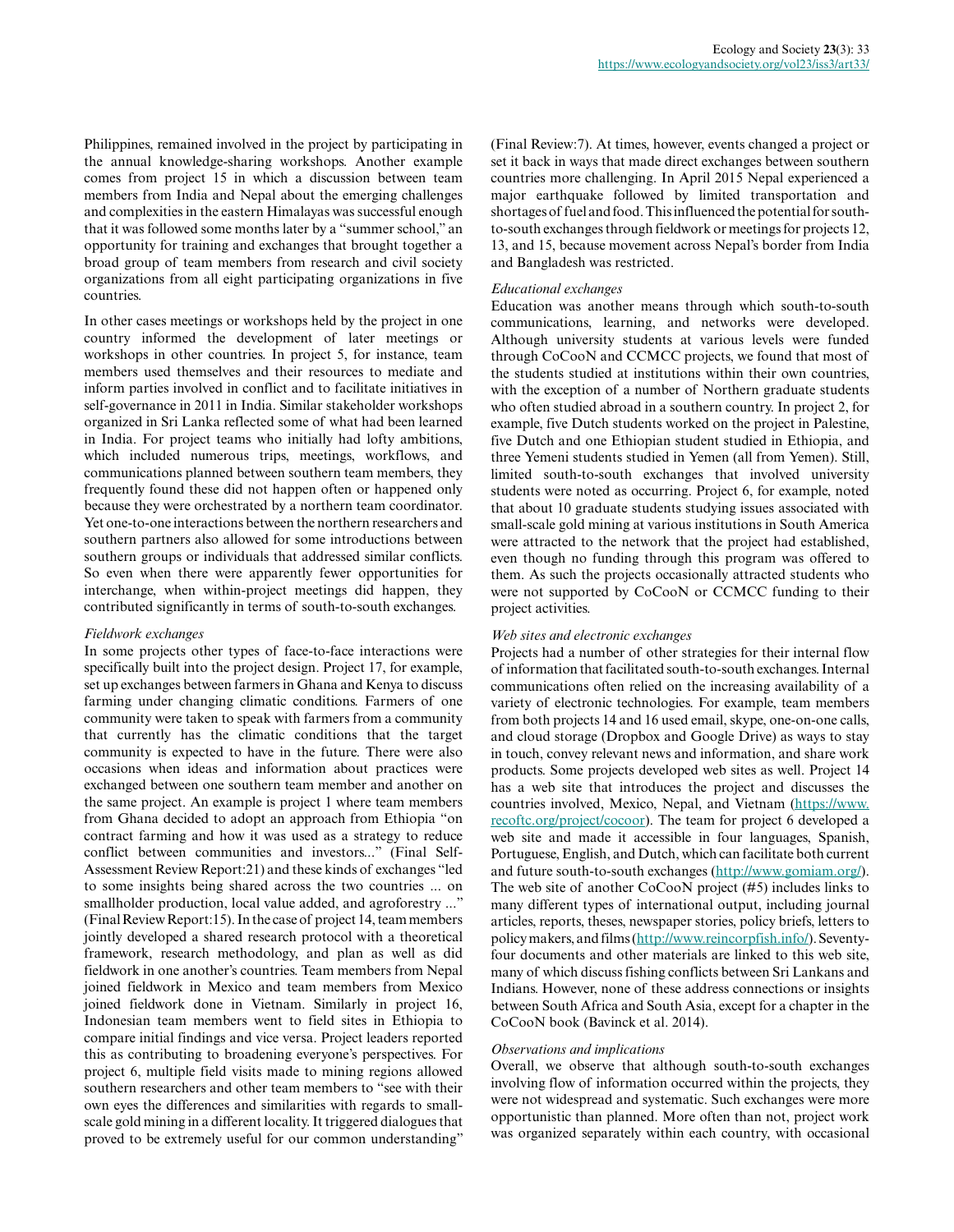work coordination that allowed for meaningful exchanges between team members in different southern countries. Another practice that reduced south-to-south exchanges was that coordination of project work was most often from a northern country, as indicated by who was listed as principal investigator (PI) or was responsible for the reporting to NWO. The effect was to mediate direct information flows between team members from southern countries. Thus, in most cases the northern PI/ coordinators' ideas and actions set the stage for the potential diversity, number, and value of south-to-south exchanges, rather than direction and information coming from a southern team member(s). In the future, it might be important to designate a coordinator from a southern country as specifically responsible for the south-to-south exchanges.

Although many of the project teams targeted research and policy recommendations for natural resources and/or climate change in national contexts, some recognized the limitations of the national level and consciously expanded or contracted their sphere of influence. Project 12, for instance, recognized that national environmental policies often did not make provisions for climate change, which could lead to conflicts. On the other hand, looking to build on south-to-south exchanges, team members of project 11 plan to investigate grassroots and civil society initiatives that use global instruments to settle and transform conflicts within and outside Southeast Asia; link the project's grassroots and civil society partners to networks (if they are not yet linked); and support their beyond-national advocacy work. Additionally, project 6 sees its network as having transnational potential as a regional player in addressing small-scale mining issues. This is because the project has evolved into a recognized network of academics, practitioners, miners' organizations, and policy makers working on issues related to small-scale mining in the Amazon. Without this project, the team feels that most of the research and capacity development related to this theme would not have taken place, the knowledge platform developed over the past five years would not exist, and exchanges between stakeholders throughout the region would not have happened.

#### **International output**

Dozens of publications were produced by the CoCooN and CCMCC projects and more are still being prepared. These include journal articles, reports, book chapters, as well as a book specific to CoCooN. Additionally, some films and maps were produced and many conference presentations were made. Here we focus on the international output that brought together individuals from two or more southern countries as coauthors as a form of southto-south exchanges and also make note of output that concerned itself about issue(s) in more than one southern country, regardless of authorship.

#### *Exchanges through authoring publications*

In terms of the many dozens of publications produced by projects in the CoCooN program, a journal article from project 1 had Ghanaian and Ethiopian coauthors, along with a Canadian lead author. Project 2 produced a book chapter with 10 coauthors, including PhD students, professors, and water resources professionals from Netherlands, Ethiopia, Yemen, and Palestine in a joint book on CoCooN. Project 5 produced a book chapter coauthored by professors from the Netherlands, South Africa, and India. Project 6 produced a book chapter with coauthors from the Netherlands, Suriname, Colombia, and Brazil. The CCMCC projects have fewer publications at this point because they have yet to complete their work. However, it is clear that in terms of their plans, as with the CoCooN projects, there are not many publications being planned that include authors from multiple southern countries. More often it seems the focus is on analyzing countries and publishing analyses separately rather than comparatively or transnationally.

Some publications produced by CoCooN and CCMCC projects are of note because they address multiple countries from the south in different ways. For instance, team members from project 1 were involved with a specially themed journal issue, which included one team member as a coeditor along with three articles produced from the project. Thus, their work was placed in a journal issue that included research from many other countries in the south from other projects. In another project (#17) a book, still in the planning phase, is proposed to cover three different African countries, but will only be coedited by Dutch and Ghanaian researchers. A book on CoCooN by Bavinck et al. (2014) included a chapter from each of the CoCooN projects, thus bringing all of the projects, along with the southern countries and chapter authors, together within a single volume. In addition to peerreviewed publications, other materials were designed to be useful for international policy making, advocacy, and education. Project 3, for example, developed a number of such publications, some reports providing information or lobbying tools for international organizations including agencies with the United Nations and Organization of American States.

## *Exchanges through developing presentations*

Many presentations resulted from the CoCooN and CCMCC projects. At times an entire session at a conference focused on one of the projects. For instance, in May 2016 team members from project 12 made presentations at their own session at the Fourth Annual International Climate Change Adaptation Conference. The session, centered on the CCMCC project, was chaired by a researcher from a Dutch institution and had one presentation centered on research in Bangladesh by Bangladeshi team members, one presentation centered on research in Nepal by Nepali and Dutch researchers, and one presentation centered on India from an Indian NGO representative. This type of parallel venue, in which team members from different countries made separate contributions under an overarching project-wide (or initiative-wide) umbrella seems to be common for the CoCooN and CCMCC projects.

#### *Exchanges through producing films and webinars*

A number of the projects produced English-language films that are available online (often on YouTube). Films varied in length and complexity. Most films, however, only assessed a single country, such as project 1 that produced two short films, each focused on a single country. However, in a few instances films were made to cover the issues faced by more than one southern country, as was the case in project 3. Project 2 also produced a short film that described two of the three countries in their project but not comparatively, although there was a brief discussion of research/ applied policy interface. Project 2 also filmed a webinar that, among other things, made comparisons between two countries in the study. This webinar was also placed on the Water Channel TV so it could be accessed long after the project's completion. In the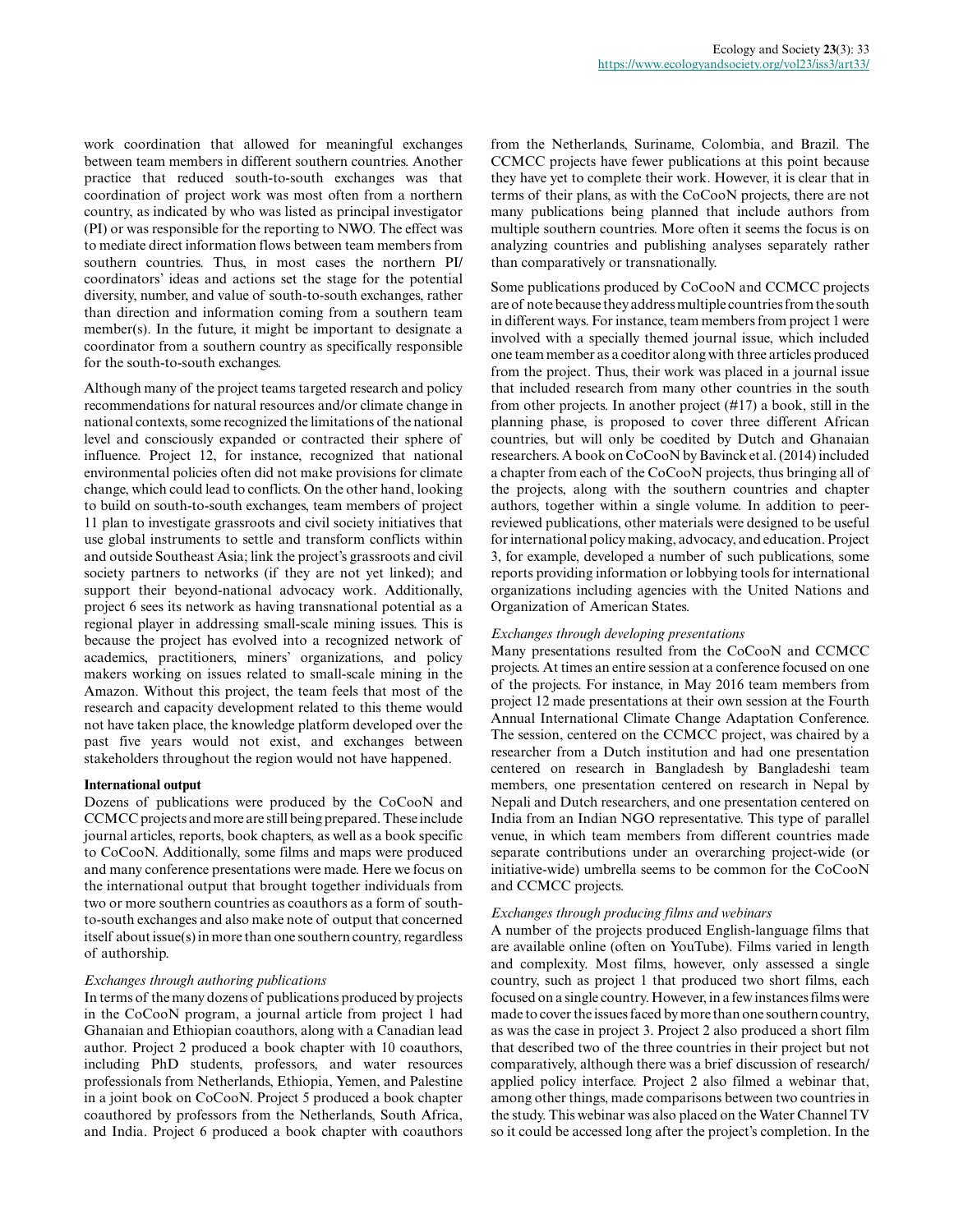case of films, a number of mostly short films produced on/by CoCooN projects were placed on the Water Channel TV website, which has a wide variety of international coverage. This allows viewers to independently find information and insights from multiple southern countries, should they be so inclined to do so, but not in a systematic or comparative fashion.

#### *Observations and implications*

Project 6 reflected on the value of having researchers and nonresearchers from various southern and northern countries contribute to international output:

*The project team includes partners from both research and non-research institutions, in the north as well as in the south, and within the five country teams. The difference between researchers and non-researchers is rather blurred, which is felt as a positive element, as they all contribute to the project and to research in their own way. The interaction between the different partners is positive and there are many examples of useful exchange of information, synergy, learning from each other and new emerging institutional arrangements* (Midterm Self-Assessment Report:3).

Nonetheless, we find that to date most of the international output did not involve south-to-south exchanges, although many resulted from north-to-south exchanges. Additionally, very few publications or other output from the CoCooN and CCMCC projects engaged with issues in multiple southern countries through transnational, comparative, or other systematic approaches to research. Project 4, for instance, lists 33 publications in the Final Self-Assessment Report as directly or indirectly resulting from the project. Of these 33 publications, eight publications were submitted, are in press, or were otherwise unavailable for review, leaving us with 25 publications to review. Only two of these publications (8%) involved south-to-south exchanges in publication with (co)authors from multiple southern countries. All the rest have either only northern (co)authors, northern plus one southern (co)authors, or only author(s) from a single southern country. Additionally, an assessment of the publication titles and abstracts of all 33 publications suggest only four of them (12%) assessed topics from both of the Southern countries involved in the project, Bolivia and Ecuador. Although not all the CoCooN and CCMCC projects have (or will have) as many publications resulting from their project, this finding reflects the trend of other projects as well: in the materials we analyzed it is the exception rather than the rule for there to be south-to-south exchanges in international output, whether in terms of collaborations in coauthoring publications or in terms of publications that addressed issues across multiple southern countries. More opportunities for academic exchanges and joint communications between team members from different southern countries might have included more cross-cutting publications, presentations, and films along with the opportunities to work and publish among southern team members from different places.

#### **CONCLUSIONS**

Because they were built into the design of the CoCooN and CCMCC initiatives, it was not surprising that we found more evidence of north-to-south than south-to-south exchanges in the projects. For all their innovation, these programs are north-centric in several respects. Despite bringing in both southern and northern participants in meaningful ways into the programs, such as developing an International Panel Advisory Committee, research grants originated in the north and were guided by the principles of northern government and approaches to understanding natural resource conflicts. Moreover, team coordinators were often northern-based, which influenced the type, timing, location, and other dynamics of exchanges. Generally speaking, researchers from the north have a greater array of research experience, access to more funding sources to support travel, and other advantages that allowed them to initiate, participate, or benefit from exchanges. In the future, specifically recognizing the importance of southern leadership and facilitating south-to-south exchanges through funding and other means might mitigate these tendencies.

Still, some of the strongest elements of interdisciplinary and interregional linkages in the CoCooN and CCMCC projects were research collaborations with and between southern organizations, communities, and individuals involved in natural resources and climate change-driven conflicts. The comparative geographical and strategic innovations of CoCooN and CCMCC initiatives suggest the prospect of making voices of dissent more audible, strengthening coping mechanisms, consolidating evidence of local innovative practices, moving forward on the basis of rationality, building networks of knowledge and solidarity, and identifying cross-cutting policy approaches; each of which may advance conflict transformation, develop capacity, or contribute to resilience. For this potential to be more fully realized, there needs to be more and greater opportunities for southern research and nonresearch institutions and deeper, more systematic, and institutionalized south-to-south exchanges. The communications, learning, and network development involved in south-to-south exchanges, especially if they enhance the capacity of institutions to carry on their work, might enhance such opportunities by forging new pathways in addressing natural resource and climate change-driven conflicts.

Our study examined the extent, types, and patterns of exchanges along with insights from exchanges relative to conflict transformation. Although the available project documentation was useful in uncovering south-to-south exchanges, it is clear that these were not a complete reporting and this is a methodological limitation of our study. Nonetheless, we were able to identify, characterize, trace some patterns, and develop insights about south-to-south exchanges. We found that NWO-sponsored workshops and conferences resulted in opportunities for southto-south exchange, both through formal presentations and events as well as informal venues for discussion and networking. These events were noted as being valuable for southern team members from different projects to interact. Additionally, regular in-person meetings and electronic communications within projects between southern team members not only made it possible for project work to get accomplished, but served both to increase the frequency and add depth to exchanges. We also found that permanent (or long-term) web sites about projects also facilitated flows of information between individuals and organizations from southern countries who were not part of the projects. Moreover, publications, presentations, and films from the CoCooN and CCMCC projects mostly involved north-to-south collaborations or authorship from a single northern or southern country, with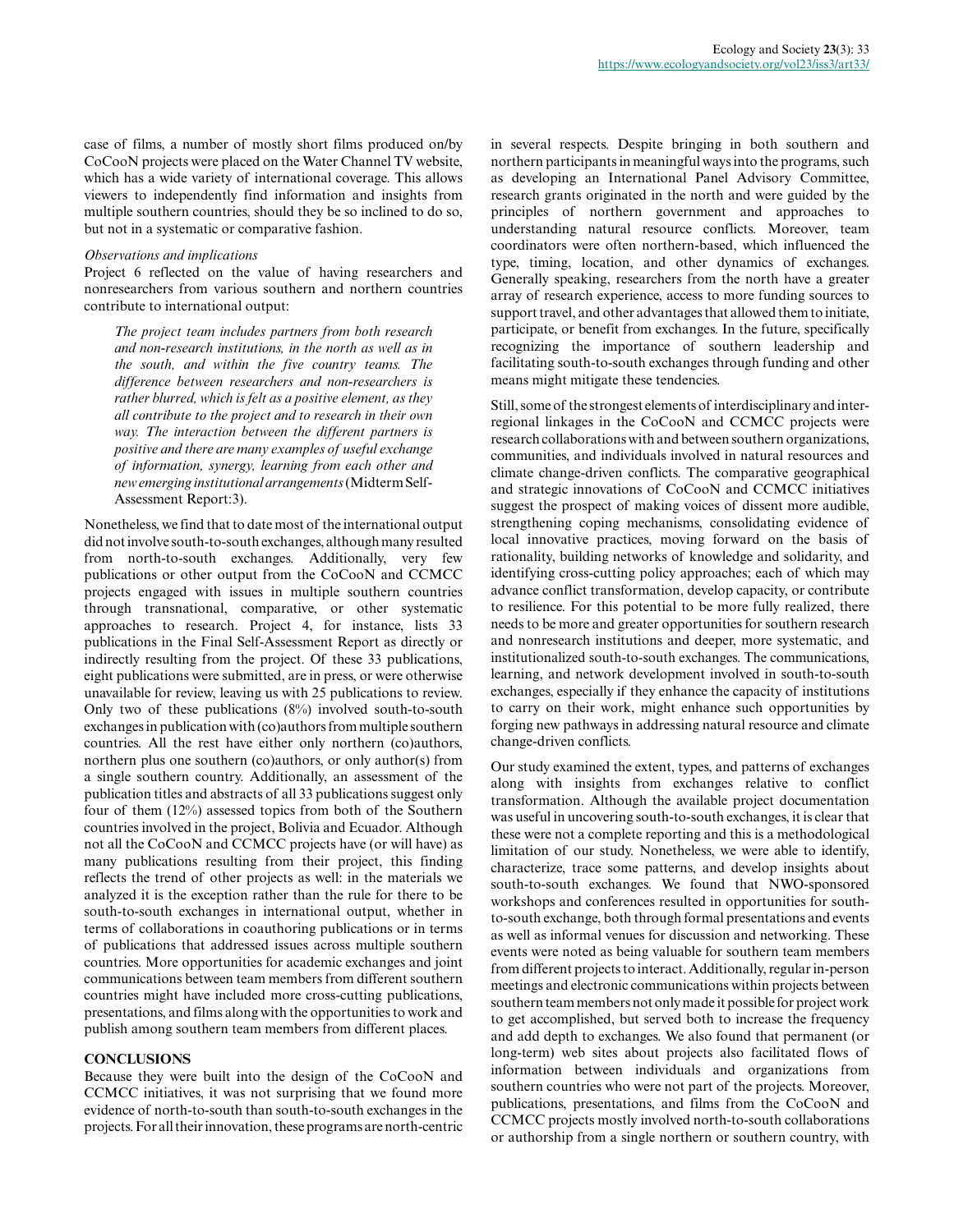only a few instances where multiple southern (co)authors collaborated. This reflected a tendency to publish materials of team members from different southern countries within a project separately, rather than in a comparative or transnational fashion. This tendency means missing opportunities for deeper exchanges between authors from different southern countries and fewer cross-cutting contributions. Sometimes separate publications centered on a single country were brought together within a single journal issue or book. Similarly, some presentations and films on individual southern countries were brought together within a single conference session or web channel, which seems to be at least a starting point for engaging south-to-south exchanges.

Joint field work between team members from different southern countries and transnational opportunities for stakeholders to travel to different southern countries was built into some of the projects. These types of south-to-south exchanges seemed to contribute to finding innovative ideas about and solutions for conflict transformation. However, there were few recorded educational exchanges where university students from one southern country went to study in another southern country. Although this partially reflects issues about the quality of higher education in some southern countries, it is also attributable to the dynamics of northern leadership prevalent in CoCooN and CCMCC projects and the built-in drive for north-to-south educational exchanges, but seems a missed opportunity. More and deeper south-to-south exchanges allowed project teams to negotiate the competing need to address local conditions with the needs to develop common methodological frameworks and share in planning and decision making. In contrast to cases where northern team member(s) dominate coordination, planning, and decision making, in these situations southern exchanges offer the prospect of more horizontal organizational structures, shared leadership, and better understanding of conflict dynamics. As such, comparative southern exchanges and southern leadership not only facilitated south-to-south exchanges, but also aided in northern understanding of southern conflict dynamics.

NWO's interest in the gendered dimensions of conflicts and making available a gender specialist for CCMCC projects inspired some project teams to see gender as a potential cross-cutting issue that could bridge southern countries within a project and possibly between projects as well. The results of focusing on a cross-cutting theme have yet to be fully developed, but offers the prospect of better facilitating conflict transformation. Moreover, some teams framed their project to have impacts beyond the national sphere. In these cases south-to-south exchanges have the potential to assume new significance within the objectives of the projects themselves. In such cases, the potential for south-to-south exchanges to contribute to conflict transformation seems particularly insightful.

*Responses to this article can be read online at:* [http://www.ecologyandsociety.org/issues/responses.](http://www.ecologyandsociety.org/issues/responses.php/10306) [php/10306](http://www.ecologyandsociety.org/issues/responses.php/10306)

## **LITERATURE CITED**

Bavinck, M., L. Pellegrini, and E. Mostert, editors. 2014. *Conflict over natural resources in the global south: conceptual approaches.* CRC, London, UK. [http://dx.doi.org/10.1201/b16498](http://dx.doi.org/10.1201%2Fb16498)

Berry, K. A. 2017. Beyond the American culture wars: a call for environmental leadership and strengthening networks. *Regions and Cohesion* 7(2):90-95. [online] URL: [https://www.](https://www.berghahnjournals.com/abstract/journals/regions-and-cohesion/7/2/reco070205.xml?) [berghahnjournals.com/abstract/journals/regions-and-cohesion/7/2/](https://www.berghahnjournals.com/abstract/journals/regions-and-cohesion/7/2/reco070205.xml?) [reco070205.xml?](https://www.berghahnjournals.com/abstract/journals/regions-and-cohesion/7/2/reco070205.xml?)

Cheema, A. R., and M. A. Khan. 2016. South-south learning. *Global Policy.* Blog. 20 October. [online] URL: [http://www.](http://www.globalpolicyjournal.com/blog/20/10/2016/south-south-learning) [globalpolicyjournal.com/blog/20/10/2016/south-south-learning](http://www.globalpolicyjournal.com/blog/20/10/2016/south-south-learning).

Delfau, K. 2017. *The importance of networks.* International Water Association, London, UK. [online] URL: [http://www.iwa](http://www.iwa-network.org/the-importance-of-networks?/utm_source=IWA-Network&utm_campaign=7071833df)[network.org/the-importance-of-networks?/utm\\_source=IWA-](http://www.iwa-network.org/the-importance-of-networks?/utm_source=IWA-Network&utm_campaign=7071833df)[Network&utm\\_campaign=7071833df](http://www.iwa-network.org/the-importance-of-networks?/utm_source=IWA-Network&utm_campaign=7071833df)

Frerks, G., T. Dietz, and P. Van der Zaag. 2014. Conflict and cooperation on natural resources: justifying the CoCooN programme. Pages 13-34 *in* M. Bavinck, L. Pellegrini, and E. Mostert, editors. *Conflict over natural resources in the global south: conceptual approaches.* CRC, London, UK.

Grey, K., and B. K. Gills. 2016. South-south cooperation and the rise of the Global South. *Third World Quarterly* 37(4):557-574. [http://dx.doi.org/10.1080/01436597.2015.1128817](http://dx.doi.org/10.1080%2F01436597.2015.1128817) 

Jeong, H. 2010. Conflict transformation. *In* N. J. Young, editor. *Oxford international encyclopedia of peace.* Oxford University Press, Oxford, UK. [online] URL: [http://www.oxfordreference.](http://www.oxfordreference.com/view/10.1093/acref/9780195334685.001.0001/acref-9780195334685-e-136) [com/view/10.1093/acref/9780195334685.001.0001/acref-9780195334685](http://www.oxfordreference.com/view/10.1093/acref/9780195334685.001.0001/acref-9780195334685-e-136) [e-136](http://www.oxfordreference.com/view/10.1093/acref/9780195334685.001.0001/acref-9780195334685-e-136)

Keen, M., V. A. Brown, and R. Dyball. 2005. Social learning: a new approach to environmental management. Pages 3-21 *in* M. Keen, V. A. Brown, and R. Dyball, editors. *Social learning in environmental management: towards a sustainable future.* Earthscan, London, UK.

Kessler, J. J., H. van Dijk, and W. van Ijssel. 2014. Challenges in the design of a research and development programme on conflict and cooperation over natural resources. Pages 193-204 *in* M. Bavinck, L. Pellegrini, and E. Mostert, editors. *Conflict over natural resources in the global south: conceptual approaches.* CRC, London, UK.

Lincklaen Arriëns, W. T., and U. Wehn de Montalvo. 2013. Exploring water leadership. *Water Policy* 15:15-41. [http://dx.doi.](http://dx.doi.org/10.2166%2Fwp.2013.010) [org/10.2166/wp.2013.010](http://dx.doi.org/10.2166%2Fwp.2013.010)

NWO (Netherlands Organisation for Scientific Research). 2012. *CoCooN-Conflict and Cooperation over Natural Resources in Developing Countries: 2012 2nd round call for preliminary proposals. CCMCC - Conflict and Cooperation in the Management of Climate Change.* Netherlands Organisation for Scientific Research, The Hague, The Netherlands.

Ogden, L., N. Heynen, U. Oslender, P. West, K.-A. Kassam, and P. Robbins. 2013. Global assemblages, resilience, and Earth stewardship in the Anthropocene. *Frontiers in Ecology and the Environment* 11(7):341-347. [http://dx.doi.org/10.1890/120327](http://dx.doi.org/10.1890%2F120327)